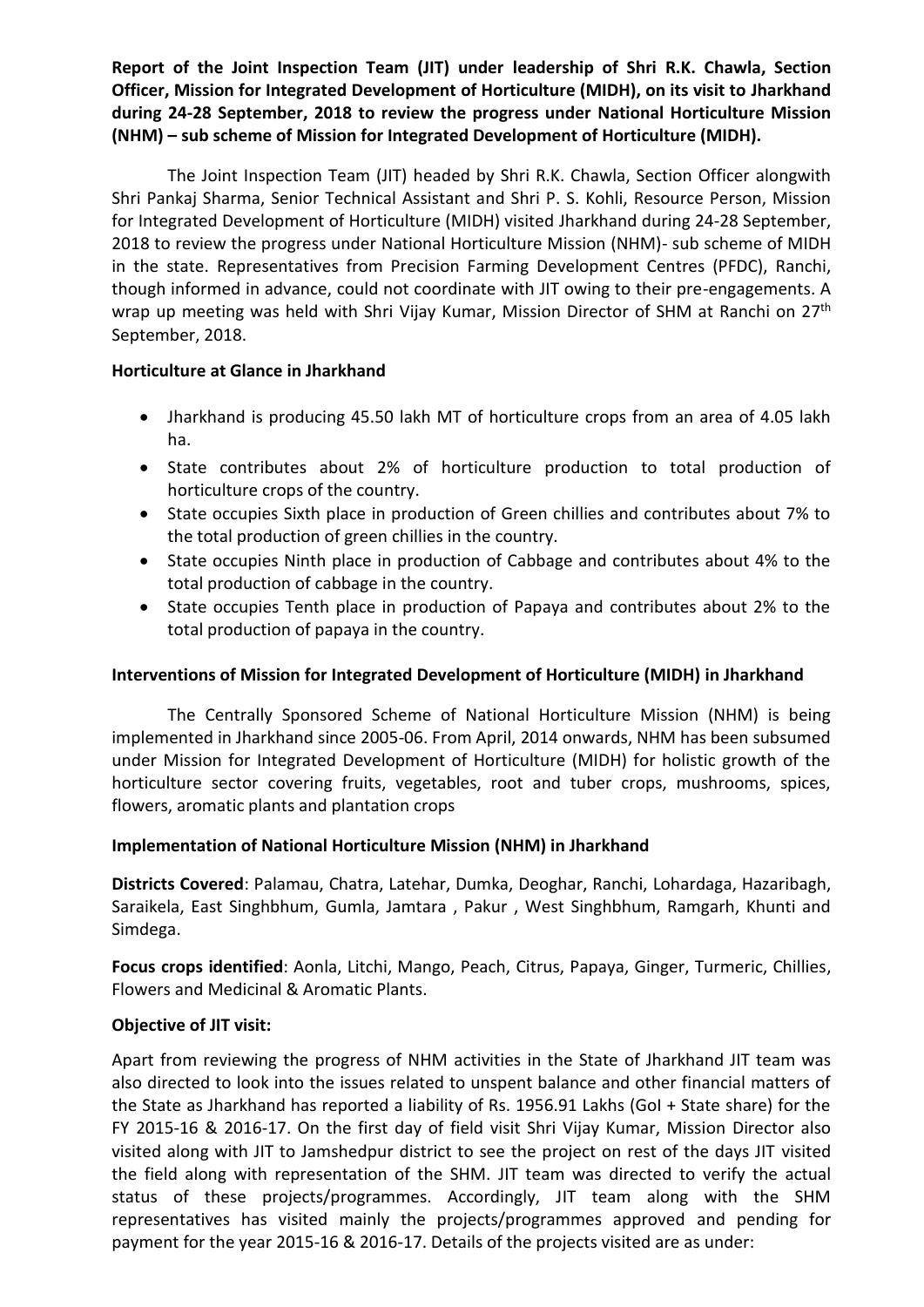## **Project/Activity No. 1: Tissue Culture Unit (Private Sector)**

- Name of Beneficiary: Sashanka Agro Tech Pvt. Limited
- Location of the Project: Balu, Kanke, Ranchi
- Year of Implementation: 2017-18
- Name of the Component: Tissue Culture Unit
- Project Cost: Rs. 3.20 crore
- **Eligible for Subsidy: Rs. 1.00 crore.**
- Total Capacity: 25 lakh to 35 lakh plants of Banana, Gerbera and Bamboo per year
- Observation: Construction work in progress, likely to be completed by December, 2018. Subsidy has not been released so far.

# **Project/Activity No. 2: Technology Dissemination through Demonstration/Front Line Demonstration: (a) Soilless Strawberry Cultivation**

## **(b) Colour Capsicum Cultivation**

- Name of Beneficiary: Horticulture Farm (Public Sector)
- Location of the Project: Ratu, Ranchi
- Year of Implementation: 2016-17
- Name of the Component: Frontline Demonstration (FLD)
- Project Cost: Rs. 50.00 Lakhs (Rs. 25.00 Lakhs each unit)
- Subsidy component: Rs. 50.00 lakh
- Activity: Demonstration of Soilless cultivation of Strawberry & Colour Capsicum under protected cover
- Observation: Logo of MIDH was not displayed at the time of visit FLD was made operational in April. 2018. Record of demonstrations was not maintained. FLD may cover FPOs/FIGs/farmers/Entrepreneur

## **Project/Activity No. 3: Mushroom, Spawn and Compost making Unit (Private Sector)**

- Name of Beneficiary: M/s Mushroom Tub
- Location of the Project: BIT, Mesra, Ranchi
- Year of Implementation: 2016-17
- Name of the Component: Integrated Project Mushroom, Spawn and Compost Production Unit
- Project Cost: Rs. 55.00 Lakhs
- Subsidy component: Rs. 22.00 lakh
- Observations: Operational with production of about 350 Kg of Button mushroom per day and seasonal production of 35 ton of compost. Inspection of the unit has been completed. Payment of Subsidy to the beneficiary is under process. Logo of MIDH displayed.

#### **Project/Activity No. 4: Protected Cultivation**

- Name of Beneficiary: Shri Vikas Kumar
- Location of the Project: Dube , Ranchi
- Year of Implementation: 2017-18
- Name of Component: Protected Cultivation Green House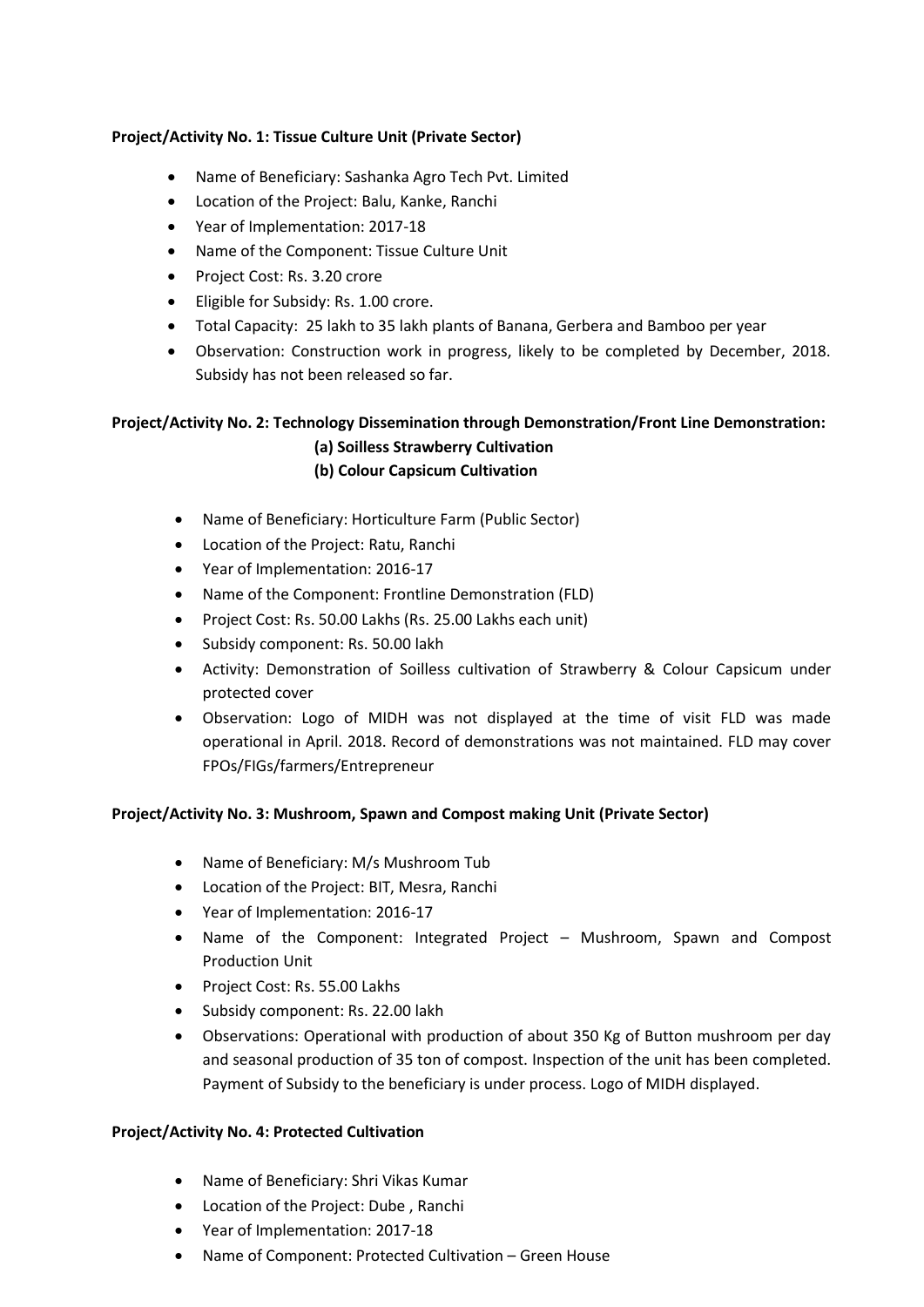- Project Cost: Rs. 45.00 lakh
- Subsidy component: Rs. 22.00 lakh
- Size of Structure: 3000 Sq. Mtr. (3 structures of 1000 sq. Mtr. Each)
- Crops being grown: Red Roses, White Roses and Gerbera
- No. of Plants: 10,000 Planting material procured from HAKA, Hyderabad
- Observations: Maintenance of Green House and plant health of Red Roses was good. Green Houses for White roses and Gerbera were well maintained but the infestation like thrips and mite and curling of leaves were observed. IPM measures needed. Logo of MIDH was not displayed. No double door entry to Green Houses. Subsidy yet to be released.

### **Project/Activity No. 5: Small Nursery (Private sector)**

- Name of Beneficiary: Shri Rajesh Kumar,
- Location of the Project: Ranchi.
- Year of Implementation: 2015-16
- Name of the Component: Small Nursery
- Project Cost: Rs. 15.00 Lakhs
- Subsidy component: Rs. 7.50 lakhs
- Area: One hectare
- Crops grown (Variety): Mango (Amrapali, Dusheri, Langra), Lemon (Kagzi), Guava (Sardar I-49), Pomegranate (Bhagva)
- Observation: Inspection report by Bank will be completed by November/December, 2018. Therefore, payment of subsidy has been delayed.

## **Project/Activity No. 6: Ripening Chamber**

- Name of Beneficiary: Shri Naushad Ali
- Location of the Project: Jamshedpur
- Year of Implementation: 2015-16
- Name of the Component: Ripening Chamber
- Capacity: 40 MT (4 Chambers of 10MT each)
- Commodity: Banana (Ethylene ripening)
- Project Cost: Rs. 40.00 lakh
- Subsidy availed: Rs. 12.50 lakh for 25 MT
- Observation: Subsidy disbursed. Banana procured from West Bengal for ripening. Logo of MIDH not displayed.

## **Project/Activity No. 7: Protected Cultivation**

- Name of the Beneficiary: Shri Paradip Kumar Mahato
- Location of the Project: East Singhbhum, Jamshedpur
- Year of Implementation: 2015-16
- Name of Component: Protected Cultivation Green House
- Project Cost: Rs. 17.32 lakh
- Subsidy component: Rs. 6.80 lakh
- Size of Structure: 1000 Sq. Mtr.
- Crops grown: Red Roses planting material procured from Pune, Maharashtra.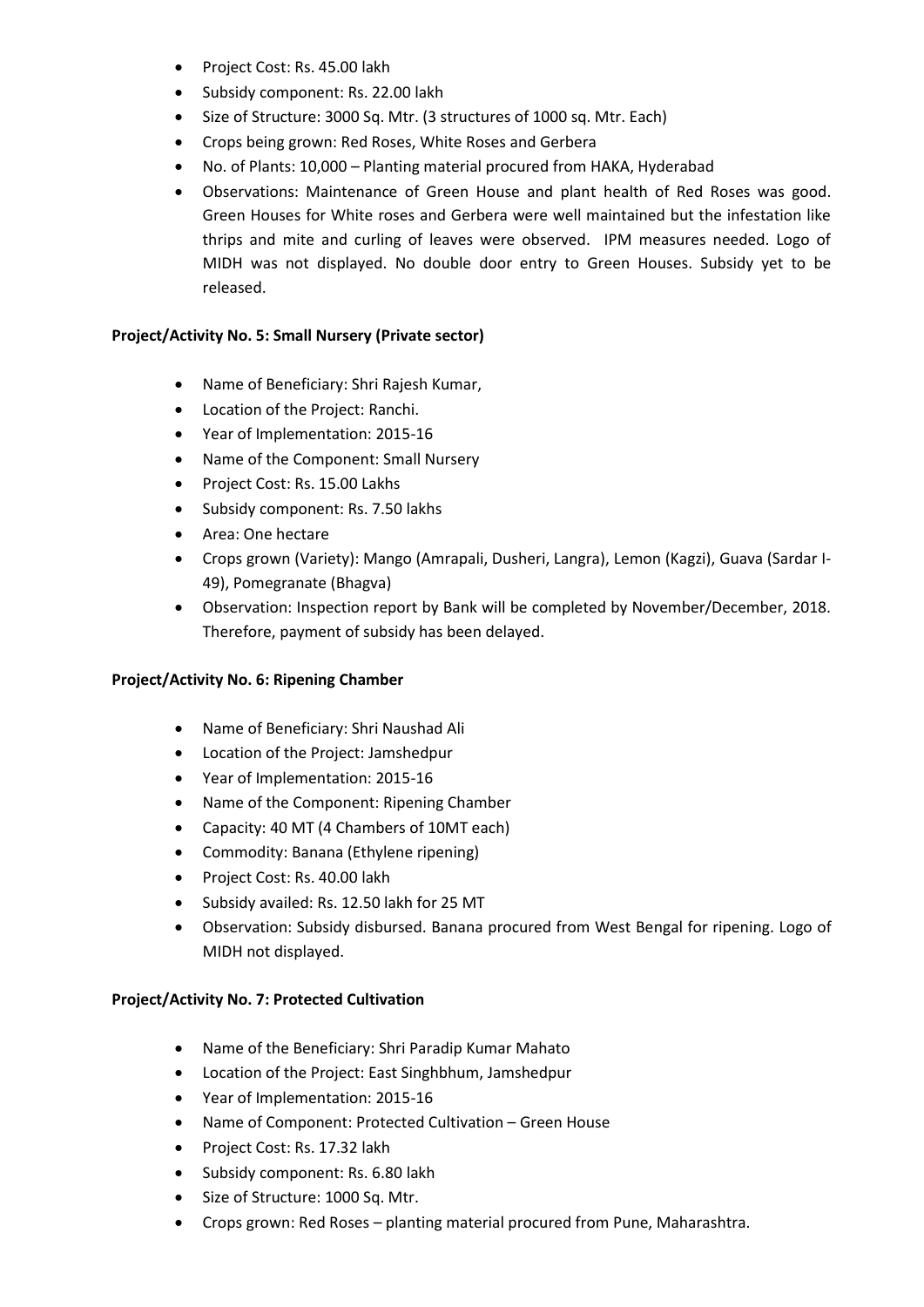Observation: Subsidy is yet to be paid and under process. Plants infested with thrips therefore, IPM measures required. Maintenance of Green House is poor, weeding and pruning required. No double door entry to Green House. Logo of MIDH displayed.

## **Project/Activity No. 8: Protected Cultivation**

- Name of the Beneficiary: Mrs. Gita Rani Mahato
- Location of the Project: East Singhbhum, Jamshedpur
- Year of Implementation: 2015-16
- Name of the Component: Protected Cultivation Green House
- Project Cost: Rs. 17.32 lakh
- Subsidy component: Rs. 6.80 lakh
- Size of Structure: 1000 Sq. Mtr.
- Crops grown: Red Roses planting material procured from Pune, Maharashtra.
- Observation: Subsidy is yet to be paid and is under process. Plants infested with thrips therefore, IPM measures required. Maintenance of Green House is poor, weeding and pruning required. No double door entry to Green House. Logo of MIDH displayed.

#### **Project/Activity No. 9: Cashew Plantation**

- Name of the Beneficiary: Shri Yadunath & 25 other farmers,
- Location of the Project: Rautara, Jamshedpur
- Year of Implementation: 2016-17
- Name of the Component: Area Expansion of Cashew
- Total Area: 70 Hectares
- Observations: Subsidy given in kind. Saplings procured from Shakti Nursery, Odisha, accredited by DCCD. Poor maintenance of farms resulting to curling of leaves, infested with thrips and mites. Mortality of 5% of plants has been replaced by gap filling (new plants).

#### **Project/Activity No. 10: Ripening Chamber**

- Name of Beneficiary: Shri Naresh Kumar Agarwal
- Location of the Project: Hazaribagh
- Year of Implementation: 2017-18
- Name of the Component: Ripening Chamber
- Capacity 96 MT (4 Chambers of 24MT each)
- Commodity: Banana, Mango, Papaya, Tamarind
- Project Cost: Rs. 96.00 lakh
- Eligible Subsidy: Rs. 33.60 lakh
- Observation: Ripening Chamber was not operational at the time of visit of JIT due to defective stabilizer and assured that it will be made operational within 20 days. Subsidy amounting to Rs. 10.00 lakh is due and yet to be paid. Logo of NHM was displayed at site.

## **Visit to Precision Farming Development Centre (PFDC), Ranchi**

JIT also visited Precision Farming Development Centre (PFDC) on  $28<sup>th</sup>$  September, 2018, established at Birsa Agriculture University, Ranchi. The mandate of PFDC is promote horticulture development in the state through Plasticulture application in a regionally differentiated for proper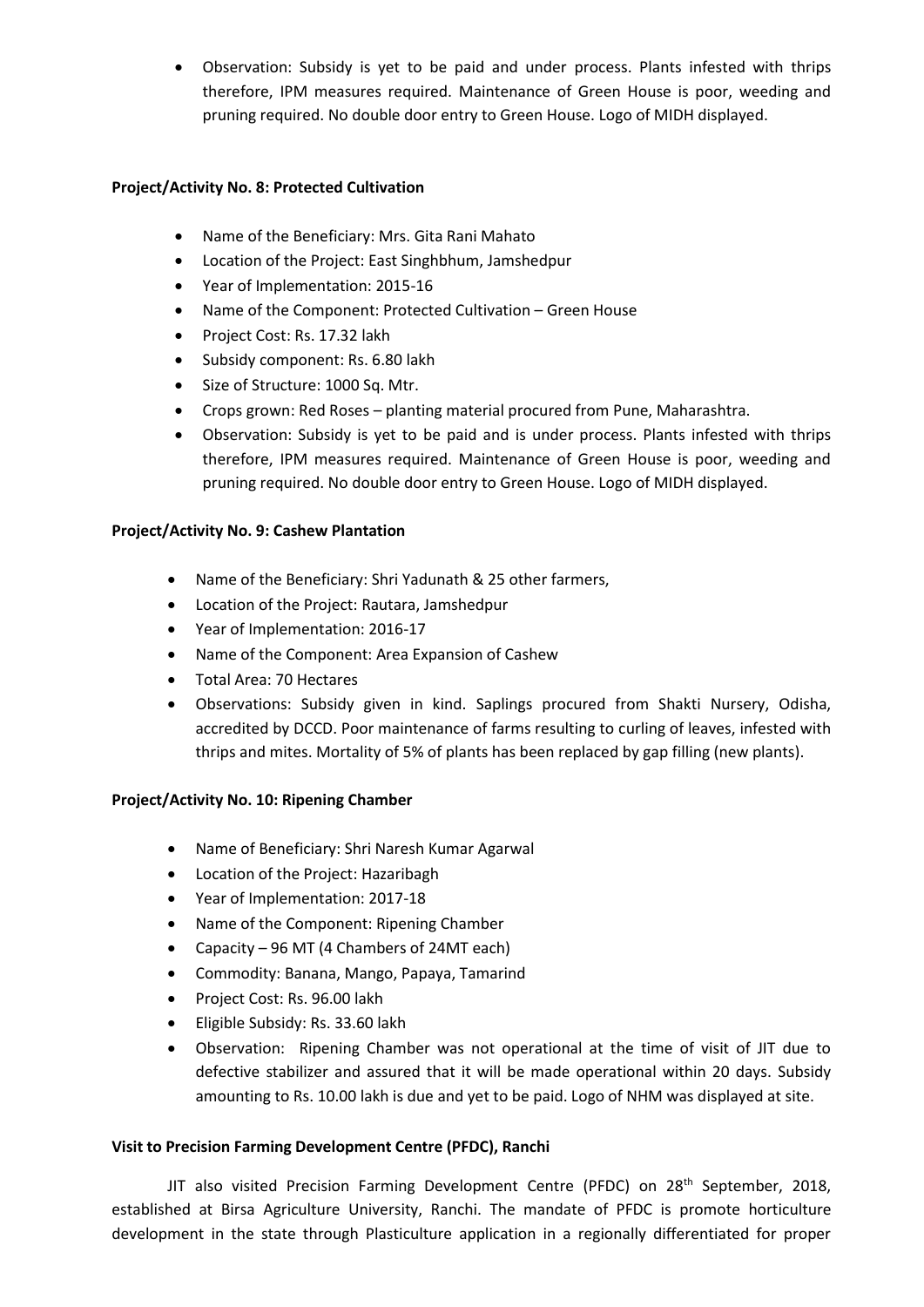refinement of technology and extension as per local needs across the state with the objectives to undertake trials and demonstrations on plasticulture applications for crop specific technologies.

JIT had a meeting with Er. Minto Job, Principal Investigator, PFDC in the presence of Shri Vijay Kumar, Mission Director, MIDH. During the discussion, emphasis was laid on coordination between PFDC and MIDH with regard to training and infrastructures of Protected Cultivation. It was also mentioned that PFDC has to provide technical support to state and the inputs/issues of SHM have to be discussed with NCPAH by PFDC on regular intervals.

#### **Observations on PFDC:**

- For dissemination of technology through live demonstration at PFDC, PFDC has to construct various models of Green Houses and Shade Nets in its vicinity. At present, no such models have been erected.
- PFDC may be associated with skill development programme.
- Logo displayed needs corrections as the funds for PFDC is released by MIDH not by NCPAH and State is releasing funds to PFDC.
- PFDC requested for release of funds for the current financial year 2018-19.

## **Meeting with Mission Director of Jharkhand on 27th September, 2018**

A wrap-up meeting of Joint Inspection Team (JIT) of MIDH with Mission Director of Jharkhand was held at Ranchi on 28<sup>th</sup> September, 2018. The highlights of the discussions are:

- Mission Director pointed out that no fund was released to SHM for the year 2018-19 for implementation of MIDH activities in the State. However, funds amounting to Rs. 17.56 crore of 2017-18 have been revalidated for the purpose. Therefore, physical and financial progress for 2018-19 has not been uploaded on website. Mission Director further requested that funds amounting to Rs. 4.92 crore (GoI + State Share) towards liability for the year 2014-15 and 2015- 16 may also be revalidated at the earliest for release of pending subsidy**.**
- SHM pointed out that the process in respect of Audit of 2017-18 is being taken up with the auditors and is likely to be completed by December, 2018.
- It was emphasised that unspent funds available under TSP may be utilized effectively.
- Mission Director, SHM pointed out that NGOs associated with implementation of MIDH programme have been replaced by Farmers Groups/individual farms/beneficiaries at District level.
- SHM mentioned that there is no permanent staff at Headquarter, District and field level in the State for implementation of MIDH programme.
- Empanelment of fabricators for activities of Protected Cultivation i.e. construction of green houses and shade net house etc. as per approved specifications is under process.
- It was mentioned that there is a lack of entrepreneurs for taking up activities of Post Harvest Management and Market infrastructures.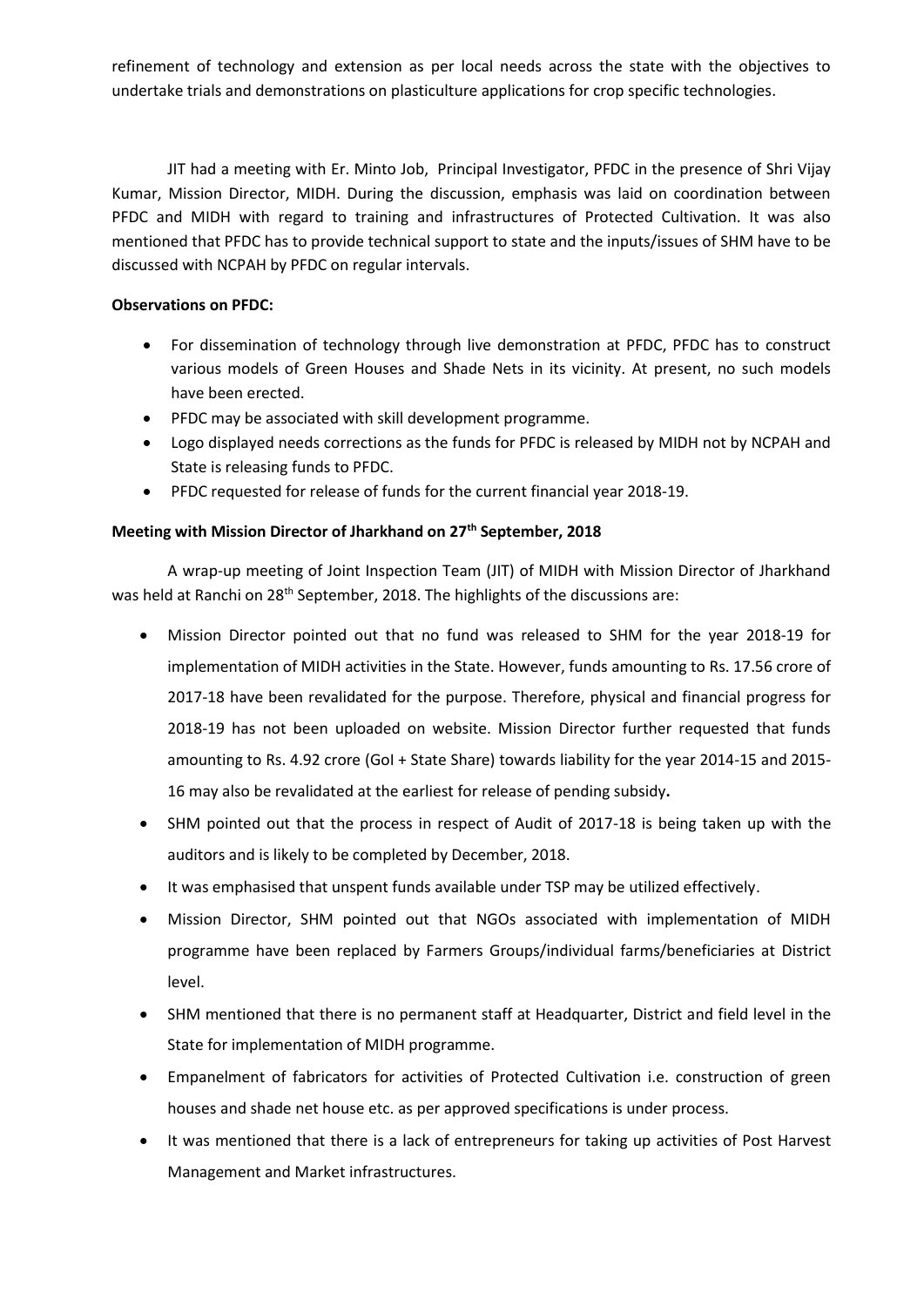- SHM stated that, HORTNET is not operational in the state due to staff crunch at District level. SHM mentioned that efforts are being made for effective implementation of MIDH in Left Wing Extremism affected Districts of the State.
- SHM was requested to furnish success stories and crop clusters of the State.
- It was informed that a third party evaluation Study of MIDH was conducted in Jharkhand, 2014- 15 by GRES – India, Srikakulam, Andhra Pradesh. Main observation are Annexed.

## **Observations/Suggestions of Joint Inspection Team (JIT) and Action Points**

- JIT felt that Shri Vijay Kumar, the present Mission Director is endeavoring for implementation of the scheme effectively and hope that horticultural activities will make further progress under his charge.
- Lack of adequate manpower is the main constraint in effective implementation of NHM scheme in the state. Although NHM scheme is under operation since 2005-06 but no effective steps seems to have been taken by the State Government to deploy adequate manpower at state headquarter as well as at the field level. However, SHM can initiate for hiring staff/experts/specialists under Mission Management/Technical support Group at state level for monitoring & implementing the schemes as per operational guidelines of MIDH.
- SHM has not uploaded progress for the year 2018-19 on website as funds during the current financial year have not been released for implementation of MIDH activities in the state. It was communicated to SHM that funds amounting to Rs. 17.56 crore revalidated in 2018-19 can be utilized for spill over activities of 2017-18 as well as for implementation of activities during 2018-19.
- It has been observed that concentrated efforts made by SHM have enabled to introduce nontraditional crops like cashew under area expansion component of MIDH. Cashew plantation is in progress in various regions of the State.
- It is encouraging that mushroom production and beekeeping activities is being promoted in the state by SHM.
- Farmers groups/Individual beneficiaries are being encouraged at district level in the state for various horticultural activities including establishment of new gardens, greenhouse, mushroom cultivation, ripening chamber etc. DHOs need to be involved in planning and supervision of these activities. Training along with expertise to FPO/Farmers for plantation and up keep crops is essential for better results.
- Funds earmarked for TSP should be utilized in full.
- Green Houses visited by JIT at Ranchi were not well maintained as the crop was infested with thrips and mites. Therefore, it is necessary that beneficiaries of Protected Cultivation activities should be provided with training in IPM measures with requisite technical knowledge on protected cultivation as farmers lack awareness on disease and insects. In addition to this the SHM and the concerned company constructing the green house should follow all the relevant guidelines.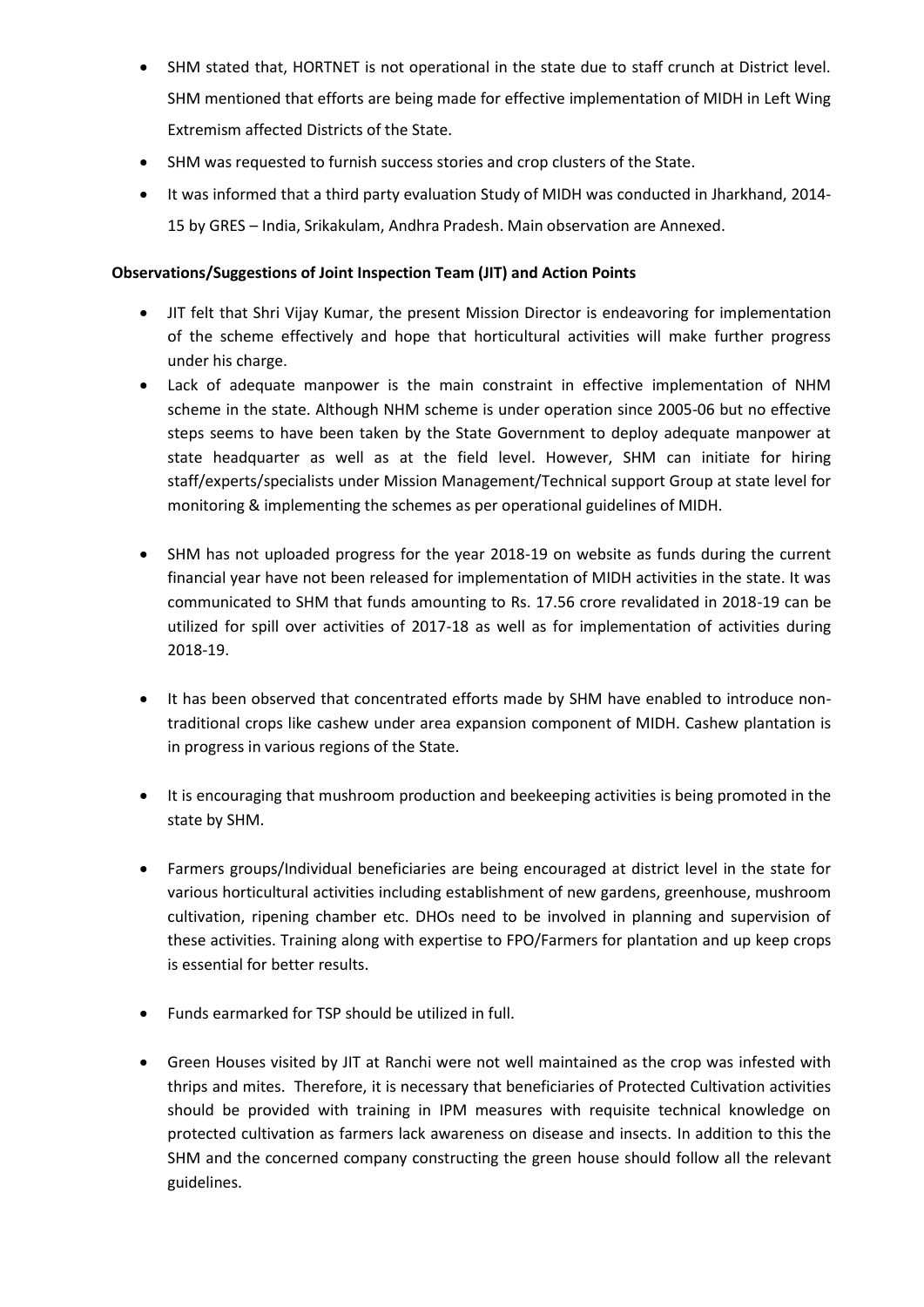- Cashew plantation cluster at Rautara village, East Singhbhum need special attention as the plants are infested with thrips and mites. Farmers need training in maintenance of cashew plantation including IPM measures.
- PFDC, Ranchi should focus on dissemination of technology through live demonstration at PFDC, PFDC has to construct various models of Green Houses and Shade Nets in its vicinity as per the mandate of PFDCs. Coordination between PFDC and SHM for training programmes under Protected Cultivation is solicited. PFDC may be associated with skill development programme relating to horticultural activities.
- Subsidy amount may be released to the beneficiaries immediately wherein the inspection report and other formalities are completed.
- MIDH logo at the sites of the beneficiaries should be displayed prominently.



#### **Photographs of the Projects Visited:**

**Project/Activity No. 1 Project/Activity No. 2**





Project/Activity No. 3 Project/Activity No. 4

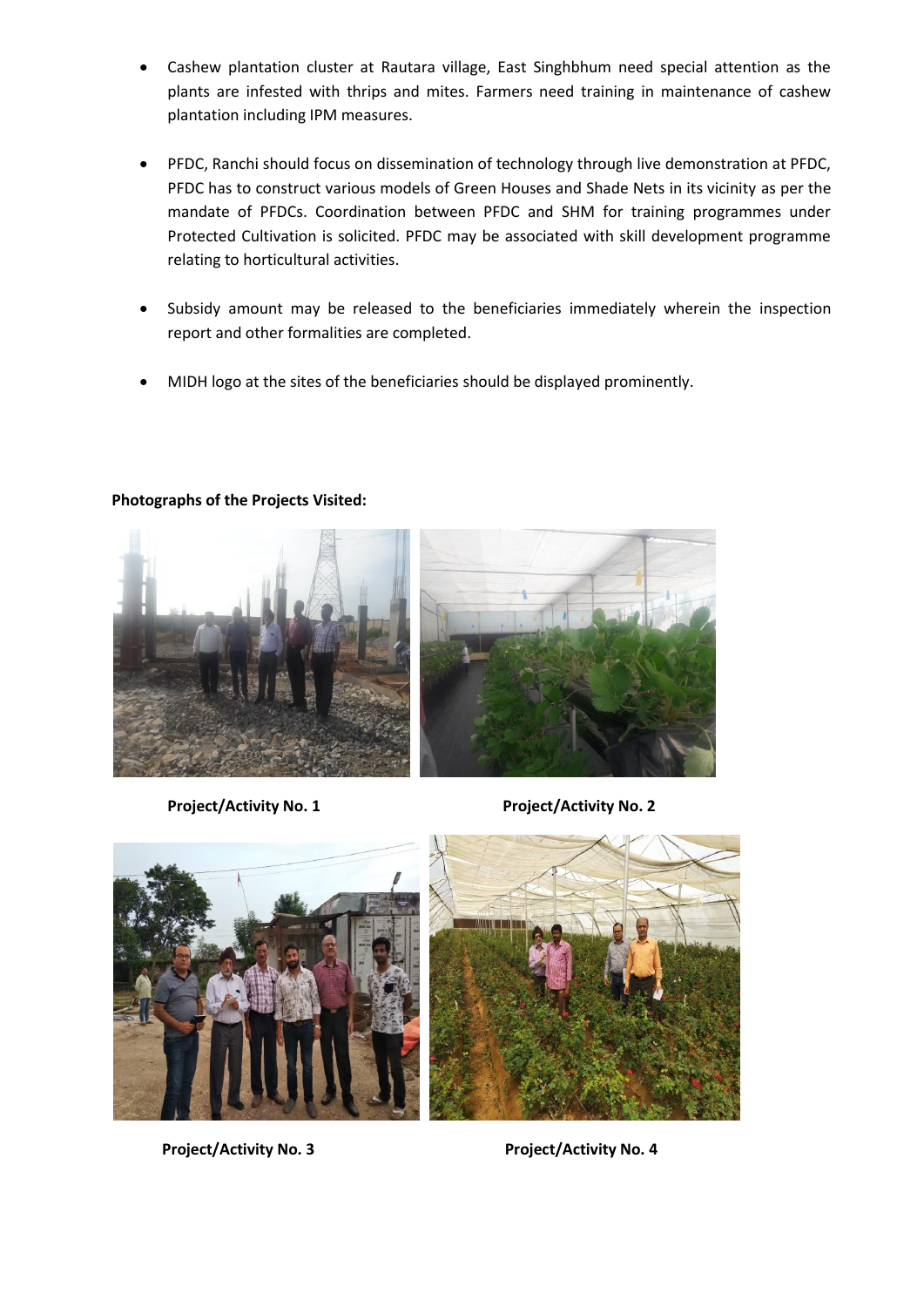

 **Project/Activity No. 5 Project/Activity No. 6**





Project/Activity No. 7 **Project/Activity No. 8** 





 **Project/Activity No. 9 Project/Activity No. 9**